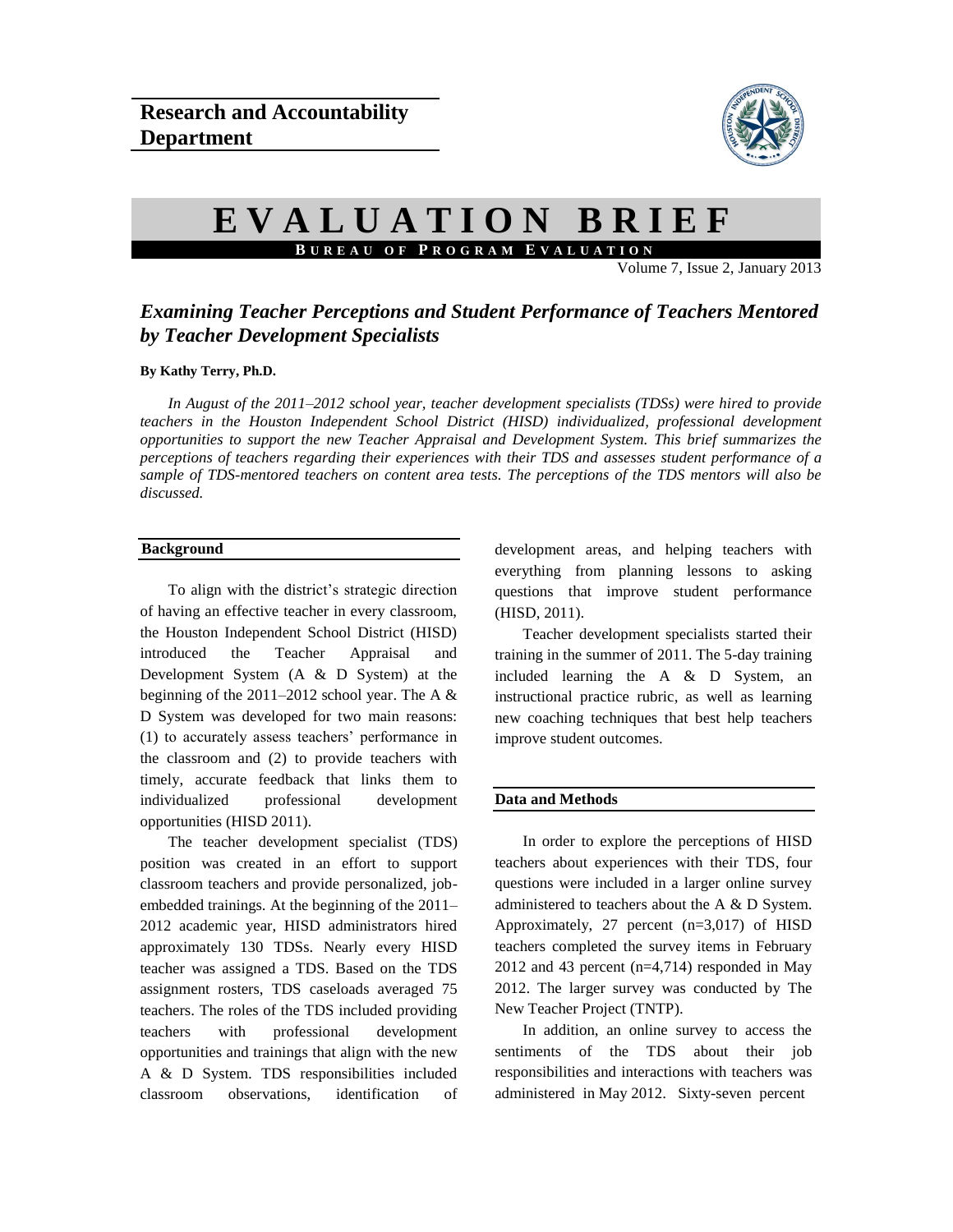|                                                                                                   |                | <b>Strongly</b> |                 | <b>Somewhat</b> | Somewhat      |               | <b>Strongly</b> |             |
|---------------------------------------------------------------------------------------------------|----------------|-----------------|-----------------|-----------------|---------------|---------------|-----------------|-------------|
|                                                                                                   |                | <b>Disagree</b> | <b>Disagree</b> | <b>Disagree</b> | Agree         | Agree         | Agree           | $\mathbf n$ |
|                                                                                                   |                | $\frac{0}{0}$   | $\frac{0}{0}$   | $\frac{0}{0}$   | $\frac{0}{0}$ | $\frac{0}{0}$ | $\frac{0}{0}$   |             |
| I understand the role of<br>the TDS at my school.                                                 | Mid-Year       | 7.2             | 7.5             | 8.2             | 25.0          | 38.3          | 13.9            | 3,017       |
|                                                                                                   | End of<br>Year | 8.4             | 7.5             | 8.8             | 24.3          | 37.3          | 13.7            | 4,646       |
| I receive useful<br>feedback aligned to the<br><b>Instruction Practice</b><br>rubric from my TDS. | Mid-Year       | 12.8            | 10.0            | 9.1             | 22.7          | 32.3          | 13.1            | 2,987       |
|                                                                                                   | End of<br>Year | 12.9            | 10.4            | 10.2            | 23.3          | 29.9          | 13.3            | 4,603       |
| I have a positive<br>professional<br>relationship with my<br>TDS.                                 | Mid-Year       | 7.5             | 4.9             | 5.3             | 19.5          | 40.1          | 22.7            | 2,992       |
|                                                                                                   | End of<br>Year | 7.9             | 5.1             | 6.0             | 19.4          | 38.7          | 22.9            | 4,609       |
| My TDS serves as a<br>useful resource in my<br>ability to grow as a<br>teacher.                   | Mid-Year       | 13.8            | 10.1            | 10.5            | 22.5          | 28.4          | 14.7            | 2,988       |
|                                                                                                   | End of<br>Year | 15.2            | 11.9            | 11.5            | 24.4          | 25.6          | 11.3            | 4,714       |

Table 1. Teacher Perceptions of their Experiences with Teacher Development Specialists, 2012

Source: The New Teacher Project (TNTP), 2012.

(n=87) of the teacher development specialists completed the survey. Percentages reported in this brief were based on the total number of responses. Items marked "N/A" and missing data were not included in calculating the percentages.

To assess the impact of teachers on student performance, the 2012 Education Value-Added Assessment System (EVAAS) data in reading, language, math, science, and social studies were gathered for a sample of the 2011– 2012 teachers that were directly identified by teacher development specialists who received concentrated mentoring. Since the State of Texas Assessments of Academic Readiness (STAAR) was a new testing program, no data were available for comparison. Value-added status was available for teachers instructing students in grades three through eight and indicated to what level the teachers' students performed based on the average district performance.

# **How did teacher respondents rate their experiences with the teacher development specialist on their campus?**

During the 2011–2012 school year, all HISD teachers were asked about their experiences with the TDS on their campus. Teachers were administered the survey twice; once in the winter of 2012 and in the spring of 2012. **Table 1**

displays the mid-year and end-of-year responses in percentages.

Approximately, 52 percent of teacher respondents 'agreed' or 'strongly agreed' that they understood the role of the TDS at their school at the mid-year point while 51 percent of respondents 'agreed' or 'strongly agreed' with the statement at the end of the year.

Nearly 63 percent of teacher respondents either strongly agreed or agreed that they had a positive relationship with their TDS at the midyear administration. Forty-three percent of teachers strongly agreed or agreed that the TDS served as a useful resource in their ability to grow as a teacher. Although the level of agreement (strongly agreed and agreed responses combined) decreased for all survey items at the end-of-the year, the responses were very comparable to those expressed by teacher respondents at the mid-year point.

## **How did teacher development specialists feel about their job responsibilities and interactions with campus teachers?**

Ninety-three teacher development specialists responded to the online survey accessing their experiences in their new role as a coach-mentor for campus teachers. Approximately 86 percent indicated that their teaching experience was greater than five years, with 54 percent with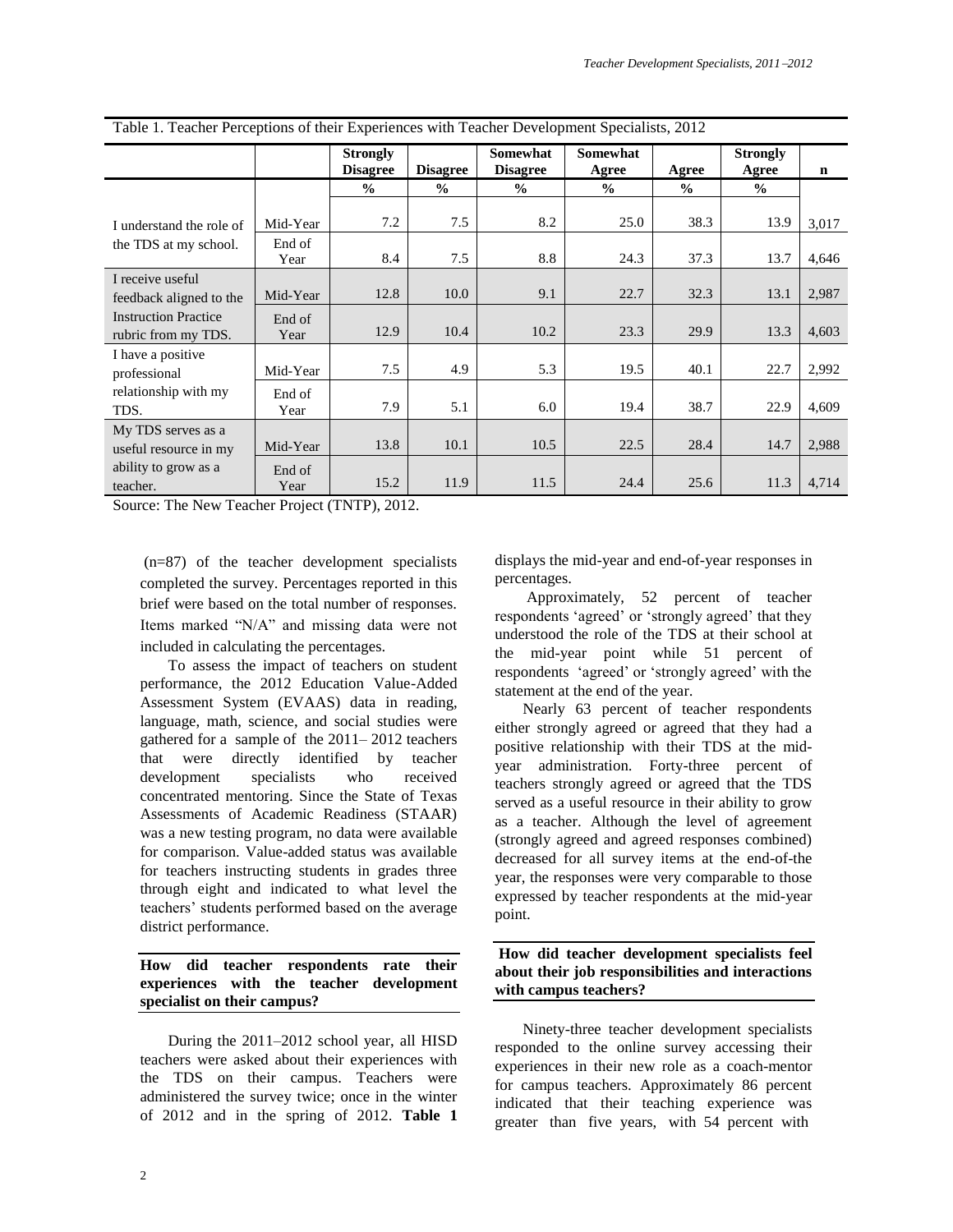|                                             | <b>Strongly</b><br><b>Disagree</b> | <b>Disagree</b> | Agree         | <b>Strongly</b><br>Agree | n  |
|---------------------------------------------|------------------------------------|-----------------|---------------|--------------------------|----|
|                                             | $\frac{6}{6}$                      | $\frac{0}{0}$   | $\frac{0}{0}$ | $\%$                     |    |
| I received adequate training to accomplish  |                                    |                 |               |                          |    |
| my job duties.                              | 4.7                                | 8.1             | 53.5          | 33.7                     | 86 |
| I felt supported by the campus principals.  | 1.1                                | 12.6            | 57.5          | 28.7                     | 87 |
| I felt supported by the Professional        |                                    |                 |               |                          |    |
| Support and Development administrators.     | 3.4                                | 9.2             | 49.4          | 37.9                     | 87 |
| I was satisfied with the number of teachers |                                    |                 |               |                          |    |
| I was assigned.                             | 17.2                               | 39.1            | 39.1          | 4.6                      | 87 |
| The TDS meetings were helpful.              | 3.5                                | 19.8            | 46.5          | 30.2                     | 86 |

Table 2. Response Rates of Teacher Development Specialists about their Experiences as a TDS, 2012

teaching experience ranging from 6 to 15 years. In addition, 89 percent of the TDSs noted that they had served as a mentor to fellow teachers in the past.

**Table 2** presents the responses from teacher development specialists about their experiences. Over 87 percent felt they received adequate training for the position, while approximately, 86 percent felt supported by campus principals to complete their job responsibilities as the TDS. Fifty-six percent of the TDS respondents disagreed or strongly disagreed with the statement, "I was satisfied with the number of teachers I was assigned".

# **How did teacher development specialists divide their time among teachers assigned to them?**

**Figure 1** displays the results of how TDS respondents divided their time among the teachers assigned to them.

The majority of TDS respondents (64 percent) reported that they spent their time mentoring with teachers who needed their assistance the most. Approximately 16 percent worked with the teachers who were the most receptive to their mentoring, while 10 percent of TDS respondents spent their time working with teachers in hard-tostaff schools.

**What were the EVAAS results of teachers directly mentored by teacher development specialists during the 2011–2012 school year?**

On the online survey, teacher development specialists identified teachers that they spent the most time coaching and providing professional development. **Figure 2** (page 4) presents the 2012 value-added results of those identified teachers who were directly mentored by a teacher



Figure 1. Percentage of Teacher Development Specialists to Survey Question "How did you divide your time among the teachers you were assigned?", 2012